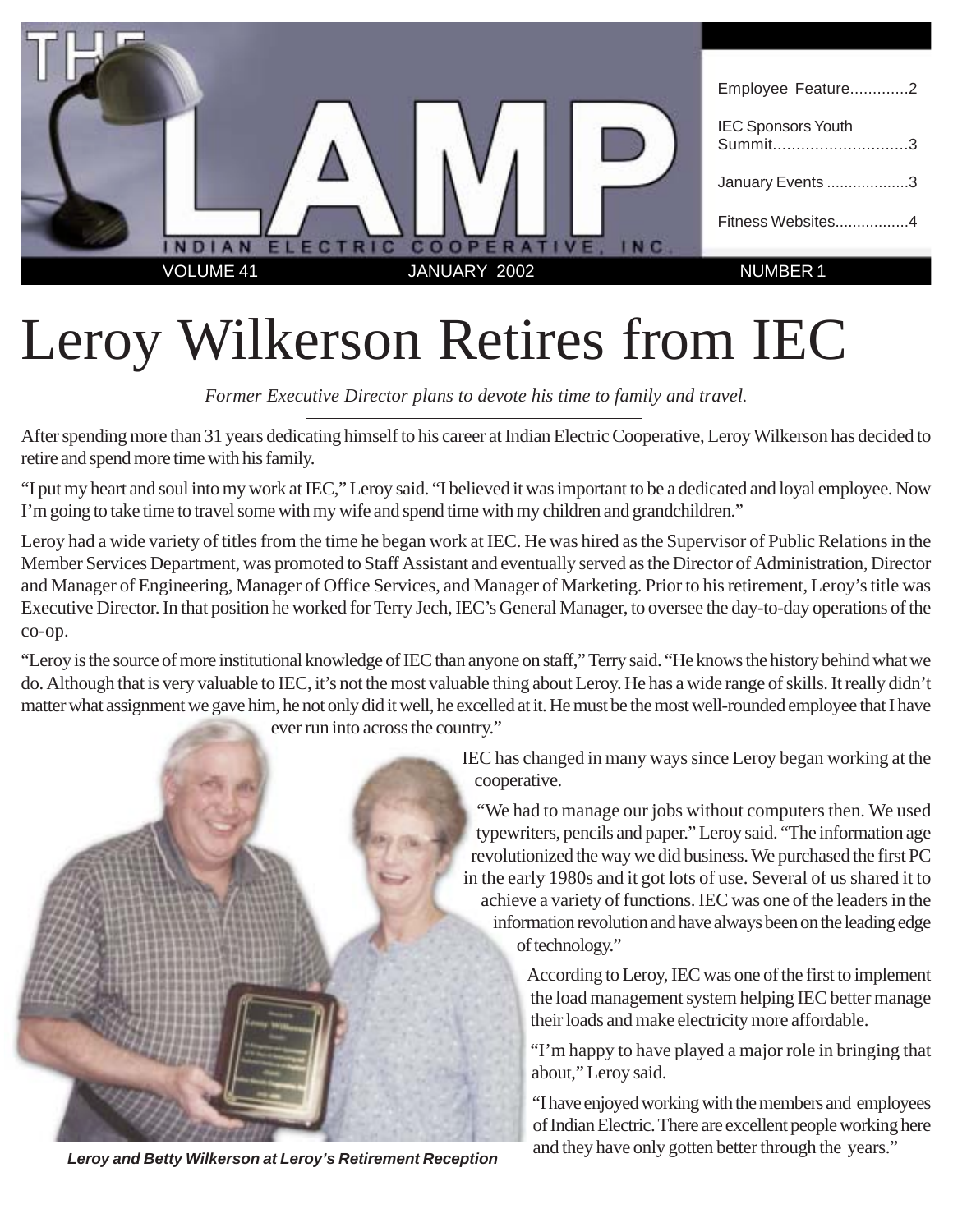# LOCALNEWS & INFORMATION

### **Employee Spotlight - Sharon Caughlin**

When you walk into IEC's Cleveland office, Sharon Caughlin is one of the smiling faces you'll see that can help you with just about any electric service issue you might have. If you don't talk with Sharon, you'll most likely talk with one of the people she supervises because Sharon is IEC's Consumer Services Supervisor.

"I've been very blessed with the staff I have here," Sharon says. "I really enjoy the people I work with. This group of employees really makes us look good."

Sharon is in charge of making sure the front office at IEC runs smoothly and efficiently. They handle everything from telephone calls to walk-in payments and inquiries from IEC members. They also take care of a variety of consumer services issues including reconnects and disconnects, new service requests, drivethrough window payments, questions about bills, new security light requests, and many other service requests.

Sharon has lived in Cleveland since 1974 and believes in being active in her community and supporting the people and activities where she lives. Most recently she was president of Cleveland's Chamber of Commerce and currently serves on the executive board.

"Being active in the Chamber is a great way to meet people in the community and to get to have an impact on the place you live," she says. "We are trying to help make Cleveland more appealing to new people and have been very interested in economic development within the community. We work actively with other community groups to bring new industry into the area."

Sharon has made community service a priority in her life since her children were young and she was a homeroom mom.

"I was told "no" so many times when asking other moms to bring cookies to school parties that I thought I'm going to try to say "yes" as much as possible when people ask me to help," she says.

Sharon is a member of t he Preceptor Beta Mu chapter of Beta Sigma

"Being active in the Chamber is a great way to meet people in the community and to get to have an impact on the place you live,"

Phi, a social group in Cleveland that has made service a priority of it's functions. Most recently the group held a goodie auction where they sold homemade crafts and baked items to raise money for the Ministerial Alliance and Meals on Wheels.

Sharon also spends lots of time with her grandchildren, Teah and Jacob who also

live in Cleveland. Sharon serves as the treasurer of her Sunday School class at Cleveland's First Christian Church.

### **THE LAMP**

#### **Indian Electric Cooperative, Inc.**

#### **Office Hours**

7:30 a.m. – 4:00 p.m. Monday through Friday 918-358-2514

To report an outage call 358-2514 or 1-800-482-2750 (if you live outside the expanded Tulsa calling area) 24-hour Service Center 918-295-9520

#### **Board of Trustees** LeRoy Meyer, President **District 1** Greg Fielding, Vice-President District 8 Wanda Foster, Sec.-Treas. District 5 Mike Spradling District 2 J.W. Perry District 3 Leon Day District 4 Loris Peckenpaugh **District 6** Gary Moore **District 8** Rock Reese District 9 Berry Keeler **District 9** Terry Jech General Manager

The Lamp (USPS 942-940) is published monthly by Indian Electric Cooperative, Inc., P.O. Box 49, Highway 64 Southeast, Cleveland, Oklahoma 74020 for the interest of its membership. Subscription price was \$0.17 per month in 2000. Periodical postage paid at Cleveland, Oklahoma and additional mailing offices.

- Postmaster: Send address changes to The Lamp, P.O. Box 49, Cleveland, OK 74020.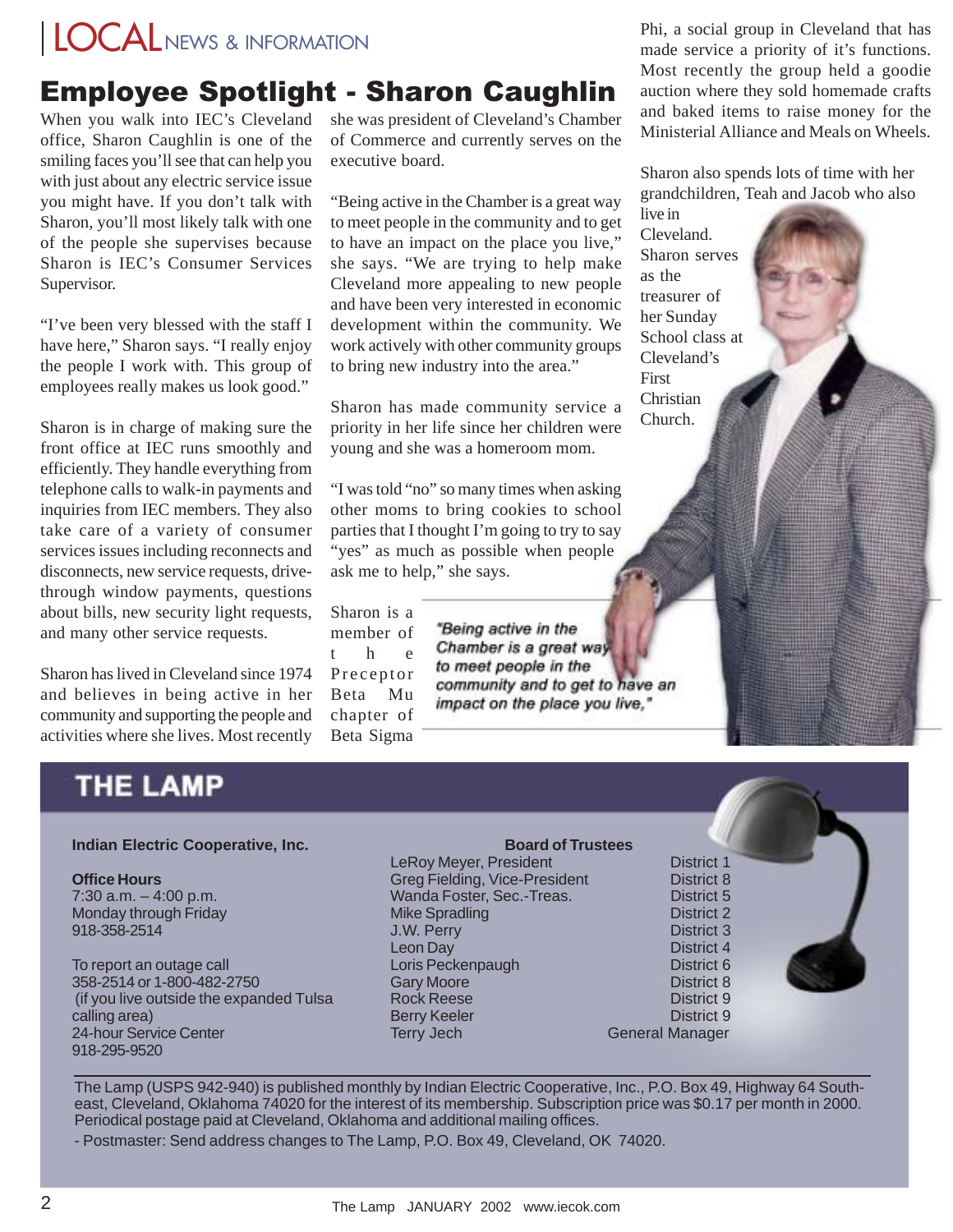

Indian Electric Cooperative member Emily Fairchild received honorable mention in the annual Oklahoma Living Ornament Contest. The 168 ornaments entered into the contest were auctioned off to raise money for Paws with a Cause. Fourteen-year-old Emily created her ornament from pheasant feathers she gathered from around the farm.

### January in Northeastern Oklahoma

The following list highlights events during January located in and around IEC's territory in Northeastern Oklahoma. Every effort is made by IEC to ensure correct information is presented. Phone numbers are provided for verification and for members to obtain additional information about dates, times, locations and admission prices.

### AIDA - Tulsa **Jan 23 - Feb 2, 2002**

*The winner of four 2000 Tony awards, AIDA is a new musical love story bursting with contemporary energy that tells the true story of Aida, a Nubian princess stolen from her country; Amneris, an Egyptian princess; and Radames, the soldier they both love.* **918-593-7111 / 800-364-7111 Tue - Thu 7:30 p.m.; Fri 8 p.m.; Sat 2 p.m. & 8 p.m.; Sun 2 p.m. & 7 p.m.**

### Are You My Mother? - Tulsa **Jan 19, 2002**

*Based on the popular children's book, this enchanting musical is about a young baby bird that decides to leave the nest and find his mother*.

**Performing Arts Center, 101 E. Third Street 918-594-7111; 800-364-7111 11 a.m., 1 p.m., 3 p.m.**

### American Bald Eagle Tour -Wagoner **Jan 12, 2002**

 $N$  THE NEWS

*Join Park Naturalists for a Bald Eagle program featuring a magnificent bald eagle "up close", followed by a tour of eagle sighting areas.*

**Sequoyah State Park 918-772-2108 8 a.m. – 12 noon**

### Annual Indian Market and Stomp Dance - Miami **Jan 25 - 26, 2002**

Indian Market is open to all vendors who offer Native American crafts and trade items. There is no charge for booth space.

**202 S. Eight Tribes Trail 918-542-7260 Fri 10 a.m. – 8 p.m.; Sat 10 a.m. – 12 midnight**

### **IEC Sends Two Area Students to** Touchstone Energy Leadership Summit

Paige Hadlock and Heath Gibson attend the Touchstone Energy All-College Basketball Tournament.

Two Fairfax High School students were selected to attend the Touchstone Energy Leadership Summit Dec. 29<sup>th</sup> in Oklahoma City. Paige Hadlock and Heath Gibson joined more than 30 outstanding high school athletes from across Oklahoma for the leadership summit where they had the opportunity to meet with top basketball coaches and sports professionals.

The students also attended the Touchstone Energy All-College Basketball Tournament featuring Oklahoma State University vs. Ball State and the University of Oklahoma vs. Texas Southern. The All-College Basketball Tournament is the world's oldest basketball tournament, outdating the NCAA, NIT, NAIA and NBA. It was originated and sponsored for 21 years by the Oklahoma Publishing Company. Today, the tradition is continued by the Electric Cooperatives of Oklahoma, now the official sponsor through Touchstone Energy. The contest has featured such basketball greats as Karl Malone, Pete Maravich, Bill Russell, Wayman Tisdale, and Henry P. Iba.